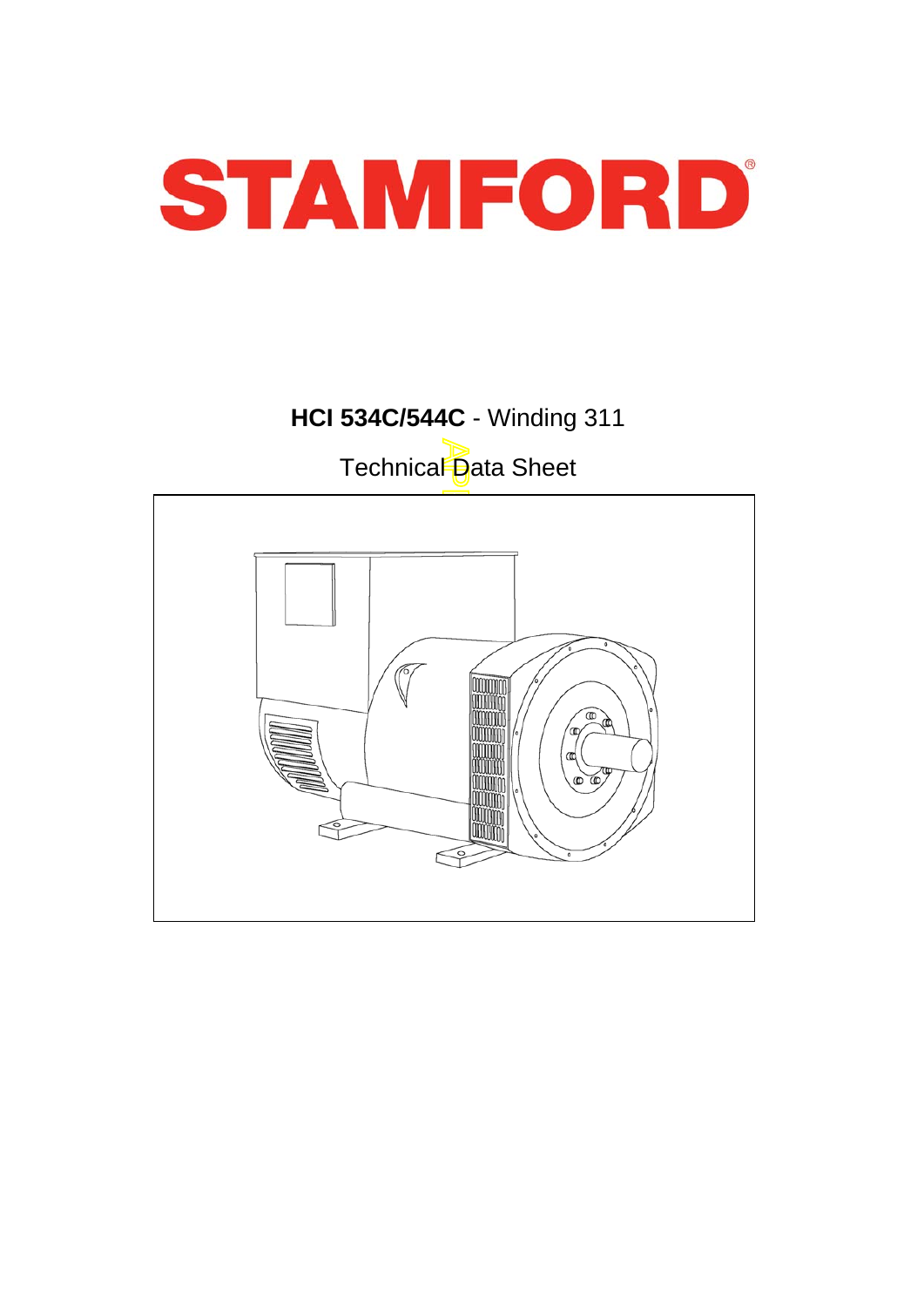## HCI534C/544C **SPECIFICATIONS & OPTIONS**



### **STANDARDS**

Stamford industrial generators meet the requirements of BS EN 60034 and the relevant section of other international standards such as BS5000, VDE 0530, NEMA MG1-32, IEC34, CSA C22.2 100, AS1359.

Other standards and certifications can be considered on request.

### **VOLTAGE REGULATORS**

### **AS440 AVR - STANDARD**

With this self-excited system the main stator provides power via the Automatic Voltage Regulator (AVR) to the exciter stator. The high efficiency semi-conductors of the AVR ensure positive build-up from initial low levels of residual voltage.

The exciter rotor output is fed to the main rotor through a threephase full-wave bridge rectifier. The rectifier is protected by a surge suppressor against surges caused, for example, by short circuit or out-of-phase paralleling.

The AS440 will support a range of electronic accessories, including a 'droop' Current Transformer (CT) to permit parallel operation with other ac generators.

### **MX341 AVR**

This sophisticated AVR is incorporated into the Stamford Permanent Magnet Generator (PMG) control system.

APPROVED DOCUMENT The PMG provides power via the AVR to the main exciter, giving a source of constant excitation power independent of generato<mark>r</mark> output. The main exciter output is then fed to the main rotor, through a full wave bridge, protected by a surge suppressor. The AVR has in-built protection against sustained overexcitation, caused by internal or external faults. This de-excites the machine after a minimum of 5 seconds.

An engine relief load acceptance feature can enable full load to be applied to the generator in a single step.

If three-phase sensing is required with the PMG system the MX321 AVR must be used.

We recommend three-phase sensing for applications with greatly unbalanced or highly non-linear loads.

#### **MX321 AVR**

The most sophisticated of all our AVRs combines all the features of the MX341 with, additionally, three-phase rms sensing, for improved regulation and performance.

Over voltage protection is built-in and short circuit current level adjustments is an optional facility.

### **WINDINGS & ELECTRICAL PERFORMANCE**

All generator stators are wound to 2/3 pitch. This eliminates triplen (3rd, 9th, 15th …) harmonics on the voltage waveform and is found to be the optimum design for trouble-free supply o f non-linear loads. The 2/3 pitch design avoids excessive neutral currents sometimes seen with higher winding pitches, when in parallel with the mains. A fully connected damper winding reduces oscillations during paralleling. This winding, with the 2/3 pitch and carefully selected pole and tooth designs, ensures very low waveform distortion.

### **TERMINALS & TERMINAL BOX**

Standard generators are 3-phase reconnectable with 12 ends brought out to the terminals, which are mounted on a cover at the non-drive end of the generator. A sheet steel terminal bo x contains the AVR and provides ample space for the customers' wiring and gland arrangements. It has removable panels for easy access.

### **SHAFT & KEYS**

All generator rotors are dynamically balanced to better than BS6861:Part 1 Grade 2.5 for minimum vibration in operation. Two bearing generators are balanced with a half key.

### **INSULATION/IMPREGNATION**

The insulation system is class 'H'.

All wound components are impregnated with materials and processes designed specifically to provide the high build required for static windings and the high mechanical strength required for rotating components.

### **QUALITY ASSURANCE**

Generators are manufactured using production procedures having a quality assurance level to BS EN ISO 9001.

The stated voltage regulation may not be maintained in the presence of certain radio transmitted signals. Any change in performance will fall within the limits of Criteria 'B' of EN 61000-6-2:2001. At no time will the steady-state voltage regulation exceed 2%.

### **DE RATES**

All values tabulated on page 8 are subject to the following reductions

5% when air inlet filters are fitted.

3% for every 500 metres by which the operating altitude exceeds 1000 metres above mean sea level.

3% for every 5°C by which the operational ambient temperature exceeds 40°C.

Note: Requirement for operating in an ambient exceeding 60°C must be referred to the factory.

*NB Continuous development of our products entitles us to change specification details without notice, therefore they must not be regarded as binding.* 

*Front cover drawing typical of product range.*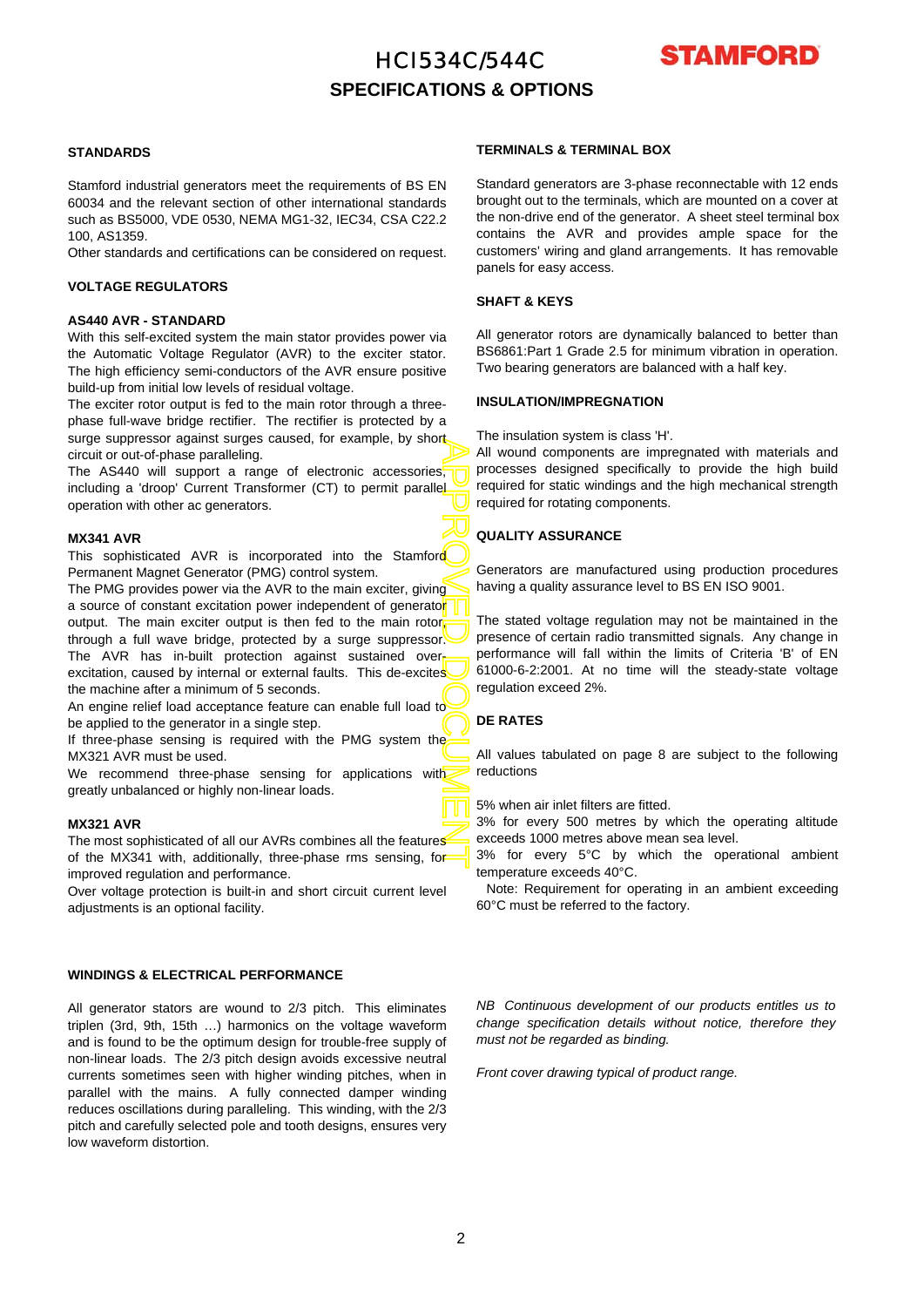

### **WINDING 311**

| <b>CONTROL SYSTEM</b>                                                           | SEPARATELY EXCITED BY P.M.G.                                                                                                                      |         |                                                     |                   |                                                                                |         |         |         |  |  |  |  |
|---------------------------------------------------------------------------------|---------------------------------------------------------------------------------------------------------------------------------------------------|---------|-----------------------------------------------------|-------------------|--------------------------------------------------------------------------------|---------|---------|---------|--|--|--|--|
| A.V.R.                                                                          | MX321<br>MX341                                                                                                                                    |         |                                                     |                   |                                                                                |         |         |         |  |  |  |  |
| <b>VOLTAGE REGULATION</b>                                                       | $\pm 0.5 \%$<br>With 4% ENGINE GOVERNING<br>± 1.0 %                                                                                               |         |                                                     |                   |                                                                                |         |         |         |  |  |  |  |
| <b>SUSTAINED SHORT CIRCUIT</b>                                                  | REFER TO SHORT CIRCUIT DECREMENT CURVES (page 7)                                                                                                  |         |                                                     |                   |                                                                                |         |         |         |  |  |  |  |
|                                                                                 |                                                                                                                                                   |         |                                                     |                   |                                                                                |         |         |         |  |  |  |  |
| <b>CONTROL SYSTEM</b>                                                           | <b>SELF EXCITED</b>                                                                                                                               |         |                                                     |                   |                                                                                |         |         |         |  |  |  |  |
| A.V.R.                                                                          | AS440                                                                                                                                             |         |                                                     |                   |                                                                                |         |         |         |  |  |  |  |
| <b>VOLTAGE REGULATION</b>                                                       | ± 1.0 %<br>With 4% ENGINE GOVERNING                                                                                                               |         |                                                     |                   |                                                                                |         |         |         |  |  |  |  |
| <b>SUSTAINED SHORT CIRCUIT</b>                                                  | SERIES 4 CONTROL DOES NOT SUSTAIN A SHORT CIRCUIT CURRENT                                                                                         |         |                                                     |                   |                                                                                |         |         |         |  |  |  |  |
| <b>INSULATION SYSTEM</b>                                                        | <b>CLASS H</b>                                                                                                                                    |         |                                                     |                   |                                                                                |         |         |         |  |  |  |  |
| <b>PROTECTION</b>                                                               | IP <sub>23</sub>                                                                                                                                  |         |                                                     |                   |                                                                                |         |         |         |  |  |  |  |
| RATED POWER FACTOR                                                              |                                                                                                                                                   |         | 0.8                                                 |                   |                                                                                |         |         |         |  |  |  |  |
| <b>STATOR WINDING</b>                                                           | DOUBLE LAYER LAP                                                                                                                                  |         |                                                     |                   |                                                                                |         |         |         |  |  |  |  |
| <b>WINDING PITCH</b>                                                            |                                                                                                                                                   |         |                                                     | <b>TWO THIRDS</b> |                                                                                |         |         |         |  |  |  |  |
| <b>WINDING LEADS</b>                                                            |                                                                                                                                                   |         |                                                     | 12                |                                                                                |         |         |         |  |  |  |  |
| <b>STATOR WDG, RESISTANCE</b>                                                   |                                                                                                                                                   |         | 0.0065 Ohms PER PHASE AT 22°C SERIES STAR CONNECTED |                   |                                                                                |         |         |         |  |  |  |  |
| <b>ROTOR WDG, RESISTANCE</b>                                                    |                                                                                                                                                   |         |                                                     | 1.55 Ohms at 22°C |                                                                                |         |         |         |  |  |  |  |
| <b>EXCITER STATOR RESISTANCE</b>                                                |                                                                                                                                                   |         |                                                     | 17 Ohms at 22°C   |                                                                                |         |         |         |  |  |  |  |
| <b>EXCITER ROTOR RESISTANCE</b>                                                 |                                                                                                                                                   |         |                                                     |                   | 0.092 Ohms PER PHASE AT 22°C                                                   |         |         |         |  |  |  |  |
| <b>R.F.I. SUPPRESSION</b>                                                       |                                                                                                                                                   |         |                                                     |                   |                                                                                |         |         |         |  |  |  |  |
| <b>WAVEFORM DISTORTION</b>                                                      | BS EN 61000-6-2 & BS EN 61000-6-4, VDE 0875G, VDE 0875N. refer to factory for others<br>NO LOAD < 1.5% NON-DISTORTING BALANCED LINEAR LOAD < 5.0% |         |                                                     |                   |                                                                                |         |         |         |  |  |  |  |
| <b>MAXIMUM OVERSPEED</b>                                                        | 2250 Rev/Min                                                                                                                                      |         |                                                     |                   |                                                                                |         |         |         |  |  |  |  |
| <b>BEARING DRIVE END</b>                                                        | I U II<br>BALL. 6220 (ISO)                                                                                                                        |         |                                                     |                   |                                                                                |         |         |         |  |  |  |  |
| <b>BEARING NON-DRIVE END</b>                                                    | BALL. 6314 (ISO)                                                                                                                                  |         |                                                     |                   |                                                                                |         |         |         |  |  |  |  |
|                                                                                 | 1 BEARING<br>2 BEARING                                                                                                                            |         |                                                     |                   |                                                                                |         |         |         |  |  |  |  |
| <b>WEIGHT COMP. GENERATOR</b>                                                   |                                                                                                                                                   |         | 1263 kg                                             |                   | 1275 kg                                                                        |         |         |         |  |  |  |  |
| <b>WEIGHT WOUND STATOR</b>                                                      |                                                                                                                                                   |         | 584 kg                                              |                   |                                                                                | 584 kg  |         |         |  |  |  |  |
| <b>WEIGHT WOUND ROTOR</b>                                                       |                                                                                                                                                   |         | 502 kg                                              |                   |                                                                                | 473 kg  |         |         |  |  |  |  |
| <b>WR<sup>2</sup> INERTIA</b>                                                   |                                                                                                                                                   |         | 6.8928 $kgm^2$                                      |                   | 6.6149 $kgm2$                                                                  |         |         |         |  |  |  |  |
| SHIPPING WEIGHTS in a crate                                                     |                                                                                                                                                   |         | 1355 <sub>kg</sub>                                  |                   | 1395 kg                                                                        |         |         |         |  |  |  |  |
| PACKING CRATE SIZE                                                              |                                                                                                                                                   |         | 166 x 87 x 124(cm)                                  |                   | 166 x 87 x 124(cm)                                                             |         |         |         |  |  |  |  |
|                                                                                 |                                                                                                                                                   |         | 50 HZ                                               |                   | 60 Hz                                                                          |         |         |         |  |  |  |  |
| TELEPHONE INTERFERENCE                                                          |                                                                                                                                                   |         | THF $\leq$ 2%                                       |                   | <b>TIF&lt;50</b>                                                               |         |         |         |  |  |  |  |
| <b>COOLING AIR</b><br><b>VOLTAGE SERIES STAR</b>                                | 380/220                                                                                                                                           | 400/231 | 1.035 m <sup>3</sup> /sec 2202 cfm<br>415/240       | 440/254           | 1.312 m <sup>3</sup> /sec 2780 cfm<br>416/240<br>440/254<br>460/266<br>480/277 |         |         |         |  |  |  |  |
| <b>VOLTAGE PARALLEL STAR</b>                                                    | 190/110                                                                                                                                           | 200/115 | 208/120                                             | 220/127           | 208/120                                                                        | 220/127 | 230/133 | 240/138 |  |  |  |  |
| <b>VOLTAGE SERIES DELTA</b>                                                     | 220/110                                                                                                                                           | 230/115 | 240/120                                             | 254/127           | 240/120                                                                        | 254/127 | 266/133 | 277/138 |  |  |  |  |
| <b>KVA BASE RATING FOR REACTANCE</b><br><b>VALUES</b>                           | 455                                                                                                                                               | 500     | 455                                                 | 450               | 525                                                                            | 550     | 581     | 594     |  |  |  |  |
| Xd DIR. AXIS SYNCHRONOUS                                                        | 3.30                                                                                                                                              | 3.28    | 2.77                                                | 2.44              | 3.94                                                                           | 3.69    | 3.57    | 3.35    |  |  |  |  |
| X'd DIR. AXIS TRANSIENT                                                         | 0.18                                                                                                                                              | 0.18    | 0.15                                                | 0.13              | 0.18                                                                           | 0.17    | 0.16    | 0.15    |  |  |  |  |
| X"d DIR. AXIS SUBTRANSIENT                                                      | 0.13                                                                                                                                              | 0.13    | 0.11                                                | 0.10              | 0.13                                                                           | 0.12    | 0.12    | 0.11    |  |  |  |  |
| Xq QUAD. AXIS REACTANCE                                                         | 2.69                                                                                                                                              | 2.67    | 2.25                                                | 1.98              | 3.12                                                                           | 2.92    | 2.82    | 2.65    |  |  |  |  |
| X"q QUAD. AXIS SUBTRANSIENT                                                     | 0.27                                                                                                                                              | 0.26    | 0.22                                                | 0.20              | 0.34                                                                           | 0.32    | 0.31    | 0.29    |  |  |  |  |
| XL LEAKAGE REACTANCE                                                            | 0.07                                                                                                                                              | 0.07    | 0.06                                                | 0.05              | 0.08                                                                           | 0.07    | 0.07    | 0.07    |  |  |  |  |
| X <sub>2</sub> NEGATIVE SEQUENCE                                                | 0.19                                                                                                                                              | 0.19    | 0.16                                                | 0.14              | 0.23                                                                           | 0.22    | 0.21    | 0.20    |  |  |  |  |
| X <sub>0</sub> ZERO SEQUENCE                                                    | 0.11<br>0.11<br>0.09<br>0.08<br>0.11<br>0.10<br>0.10<br>0.09                                                                                      |         |                                                     |                   |                                                                                |         |         |         |  |  |  |  |
| VALUES ARE PER UNIT AT RATING AND VOLTAGE INDICATED<br>REACTANCES ARE SATURATED |                                                                                                                                                   |         |                                                     |                   |                                                                                |         |         |         |  |  |  |  |
| T'd TRANSIENT TIME CONST.                                                       |                                                                                                                                                   |         |                                                     | 0.08 <sub>S</sub> |                                                                                |         |         |         |  |  |  |  |
| T"d SUB-TRANSTIME CONST.<br>T'do O.C. FIELD TIME CONST.                         |                                                                                                                                                   |         |                                                     | 0.012s<br>2s      |                                                                                |         |         |         |  |  |  |  |
| Ta ARMATURE TIME CONST.                                                         |                                                                                                                                                   |         |                                                     | 0.017s            |                                                                                |         |         |         |  |  |  |  |
| <b>SHORT CIRCUIT RATIO</b>                                                      |                                                                                                                                                   |         |                                                     | 1/Xd              |                                                                                |         |         |         |  |  |  |  |
|                                                                                 |                                                                                                                                                   |         |                                                     |                   |                                                                                |         |         |         |  |  |  |  |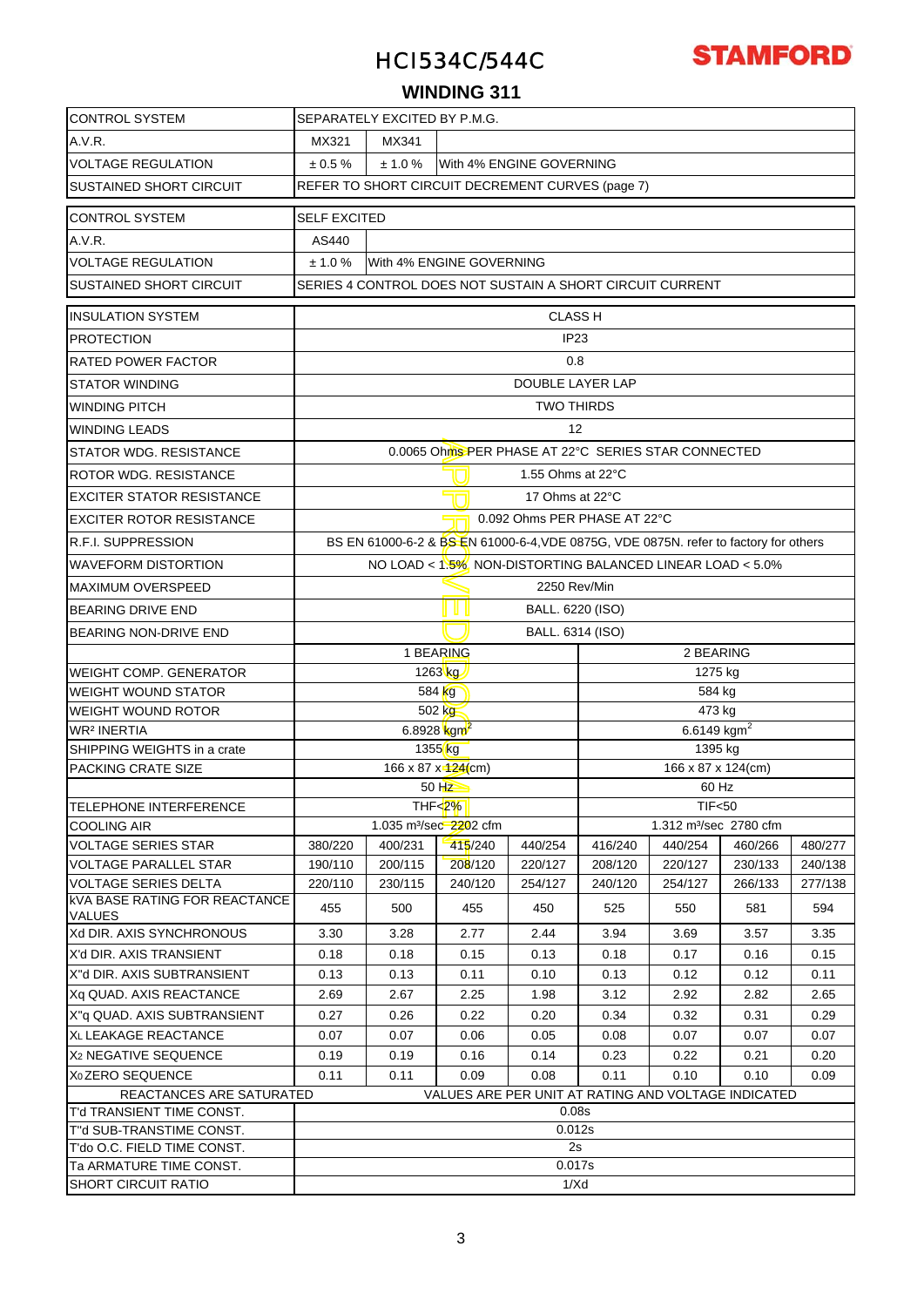## **Winding 311**

## **THREE PHASE EFFICIENCY CURVES**







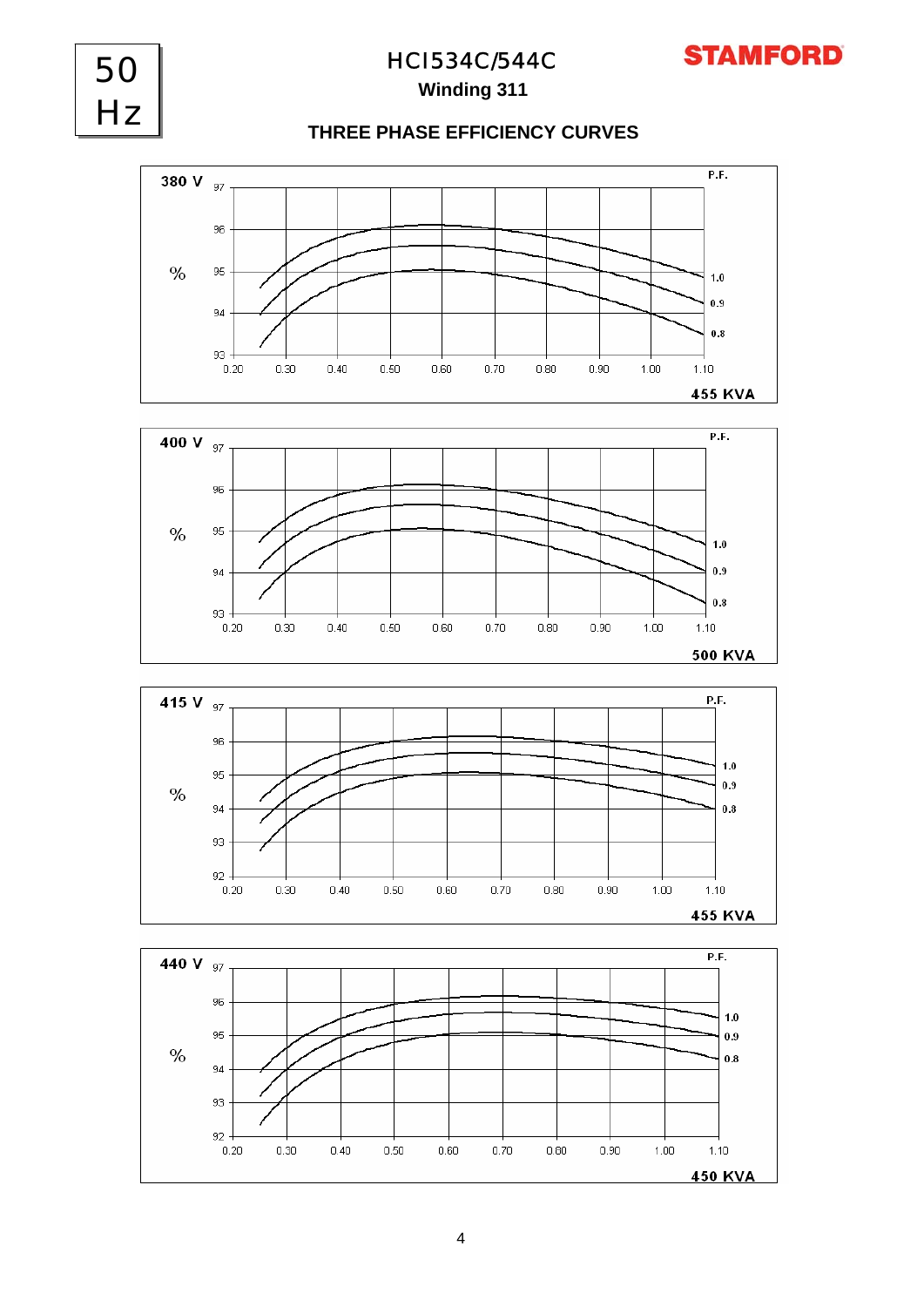

## **THREE PHASE EFFICIENCY CURVES**

**Winding 311** HCI534C/544C

60

Hz







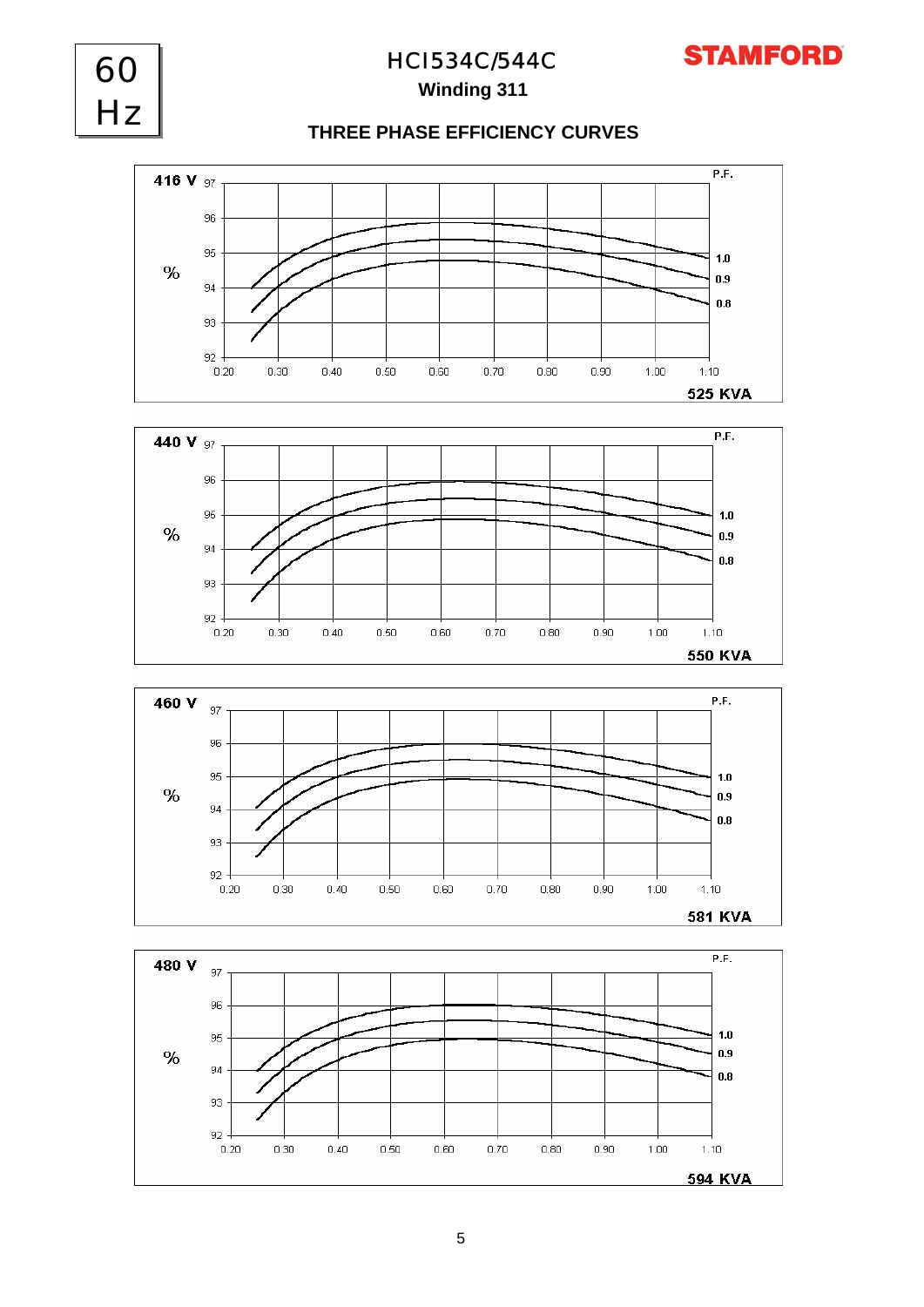

## **Winding 311**

### **Locked Rotor Motor Starting Curve**

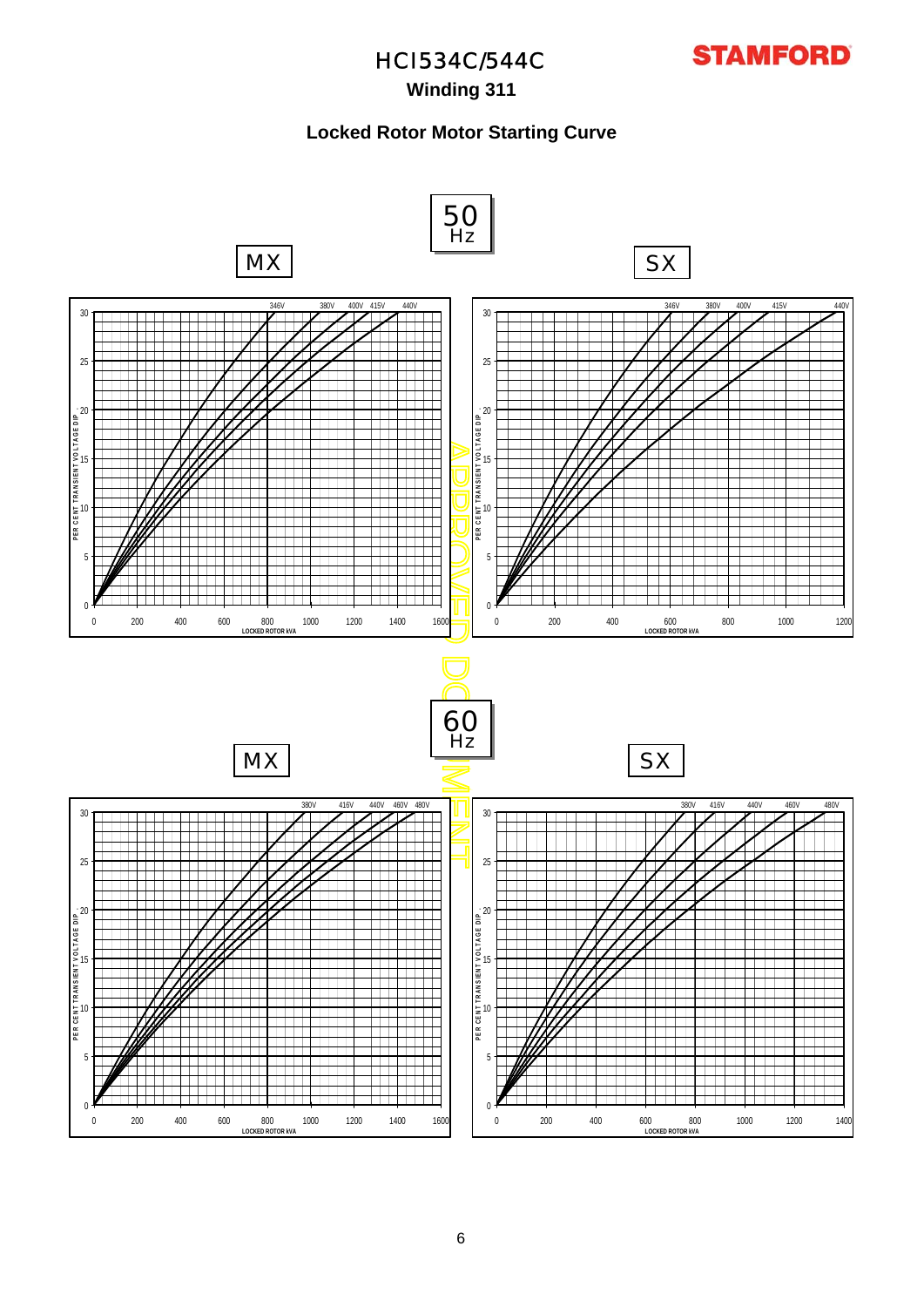



**Three-phase Short Circuit Decrement Curve. No-load Excitation at Rated Speed Based on star (wye) connection.**

Sustained Short Circuit = 2,350 Amps

### **Note 1**

The following multiplication factors should be used to adjust the values from curve between time 0.001 seconds and the minimum current point in respect of nominal operating voltage :

|                                                      | 50Hz     | 60Hz             |          |  |  |  |  |  |  |
|------------------------------------------------------|----------|------------------|----------|--|--|--|--|--|--|
| Voltage                                              | Factor   | Voltage          | Factor   |  |  |  |  |  |  |
| 380 <sub>v</sub>                                     | $X$ 1.00 | 416 <sub>v</sub> | $X$ 1.00 |  |  |  |  |  |  |
| 400 <sub>v</sub>                                     | $X$ 1.03 | 440 <sub>v</sub> | $X$ 1.06 |  |  |  |  |  |  |
| 415 <sub>v</sub>                                     | $X$ 1.05 | 460 <sub>v</sub> | $X$ 1.12 |  |  |  |  |  |  |
| 440 <sub>v</sub>                                     | $X$ 1.07 | 480 <sub>v</sub> | $X$ 1.20 |  |  |  |  |  |  |
| The sustained current value is constant irrespective |          |                  |          |  |  |  |  |  |  |

The sustained current value is constant irrespective of voltage level

### **Note 2**

The following multiplication factor should be used to convert the values calculated in accordance with NOTE 1 to those applicable to the various types of short circuit :

| 60Hz |        |                         | 3-phase   |               | 2-phase L-L I 1-phase L-N |
|------|--------|-------------------------|-----------|---------------|---------------------------|
| ge   | Factor | <b>Instantaneous</b>    | $x$ 1.00  | $\times 0.87$ | $x\,1.30$                 |
|      | X 1.00 | Minimum                 | $x$ 1.00  | x 1.80        | x3.20                     |
|      | X 1.06 | Sustained               | $x$ 1.00  | x 1.50        | x 2.50                    |
|      | K 1.12 | Max. sustained duration | $10$ sec. | 5 sec.        | 2 sec.                    |

All other times are unchanged

### **Note 3**

Curves are drawn for Star (Wye) connected machines. For other connections the following multipliers should be applied to current values as shown :

Parallel Star = Curve current value X 2 Series Delta = Curve current value X 1.732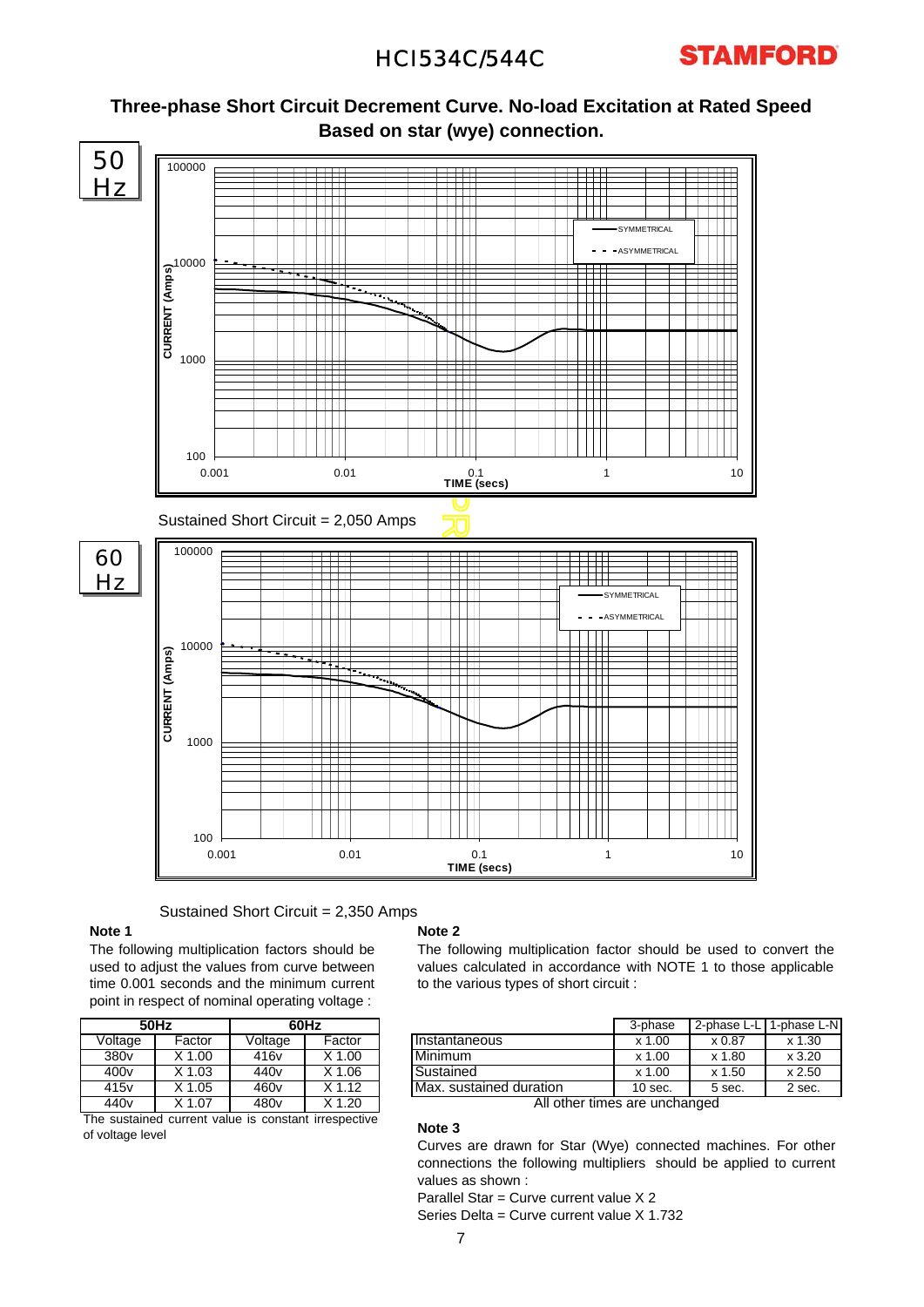

**Winding 311 0.8 Power Factor**

### **RATINGS**

|                                                | Cont. F - 105/40°C<br>Class - Temp Rise |      |      | Cont. H - 125/40°C |      |      | Standby - 150/40°C      |      |      |      | Standby - 163/27°C |      |      |      |      |      |      |
|------------------------------------------------|-----------------------------------------|------|------|--------------------|------|------|-------------------------|------|------|------|--------------------|------|------|------|------|------|------|
| 50                                             | Series Star (V)                         | 380  | 400  | 415                | 440  | 380  | 400                     | 415  | 440  | 380  | 400                | 415  | 440  | 380  | 400  | 415  | 440  |
|                                                | Parallel Star (V)                       | 190  | 200  | 208                | 220  | 190  | 200                     | 208  | 220  | 190  | 200                | 208  | 220  | 190  | 200  | 208  | 220  |
| Hz                                             | Series Delta (V)                        | 220  | 230  | 240                | 254  | 220  | 230                     | 240  | 254  | 220  | 230                | 240  | 254  | 220  | 230  | 240  | 254  |
|                                                | kVA                                     | 400  | 445  | 400                | 400  | 455  | 500                     | 455  | 450  | 478  | 512                | 478  | 478  | 500  | 520  | 500  | 495  |
|                                                | kW                                      | 320  | 356  | 320                | 320  | 364  | 400                     | 364  | 360  | 382  | 410                | 382  | 382  | 400  | 416  | 400  | 396  |
|                                                | Efficiency (%)                          | 94.5 | 94.3 | 94.8               | 94.9 | 94.0 | 93.8                    | 94.4 | 94.6 | 93.8 | 93.7               | 94.2 | 94.4 | 93.5 | 93.6 | 94.0 | 94.3 |
|                                                | kW Input                                | 339  | 378  | 338                | 337  | 387  | 426                     | 386  | 381  | 408  | 437                | 406  | 405  | 428  | 444  | 425  | 420  |
|                                                |                                         |      |      |                    |      |      |                         |      |      |      |                    |      |      |      |      |      |      |
| 60                                             | Series Star (V)                         | 416  | 440  | 460                | 480  | 416  | 440                     | 460  | 480  | 416  | 440                | 460  | 480  | 416  | 440  | 460  | 480  |
| Hz                                             | Parallel Star (V)                       | 208  | 220  | 230                | 240  | 208  | 220                     | 230  | 240  | 208  | 220                | 230  | 240  | 208  | 220  | 230  | 240  |
|                                                | Delta (V)                               | 240  | 254  | 266                | 277  | 240  | 254                     | 266  | 277  | 240  | 254                | 266  | 277  | 240  | 254  | 266  | 277  |
|                                                | kVA                                     | 481  | 500  | 531                | 538  | 525  | 550                     | 581  | 594  | 550  | 581                | 613  | 625  | 569  | 600  | 631  | 644  |
|                                                | kW                                      | 385  | 400  | 425                | 430  | 420  | 440                     | 465  | 475  | 440  | 465                | 490  | 500  | 455  | 480  | 505  | 515  |
|                                                | Efficiency (%)                          | 94.3 | 94.4 | 94.4               | 94.5 | 94.0 | 94.1                    | 94.1 | 94.2 | 93.8 | 93.9               | 93.9 | 94.0 | 93.6 | 93.7 | 93.7 | 93.9 |
|                                                | kW Input                                | 408  | 424  | 450                | 455  | 447  | 468                     | 494  | 504  | 469  | 495                | 522  | 532  | 486  | 512  | 539  | 549  |
| <b>DIMENSIONS</b>                              |                                         |      |      |                    |      |      |                         |      |      |      |                    |      |      |      |      |      |      |
|                                                |                                         |      |      |                    |      |      |                         |      |      |      |                    |      |      |      |      |      |      |
| 1337 WITH P.M. (SER.3)<br>1450 (max) WITH P.M. |                                         |      |      |                    |      |      |                         |      |      |      |                    |      |      |      |      |      |      |
| 1266 WITHOUT P.M. (SER.4)                      |                                         |      |      |                    |      |      | 1379 (max) WITHOUT P.M. |      |      |      |                    |      |      | 700  |      |      |      |
| 642<br>558                                     |                                         |      |      |                    |      |      |                         |      |      |      |                    |      |      |      |      |      |      |
|                                                |                                         |      |      | 215                | AN   |      |                         |      |      |      |                    |      |      |      |      |      |      |
|                                                |                                         |      |      |                    |      |      |                         |      |      |      |                    |      |      |      |      |      |      |
|                                                |                                         |      |      |                    |      |      |                         |      |      |      |                    |      |      |      |      |      |      |

## **DIMENSIONS**